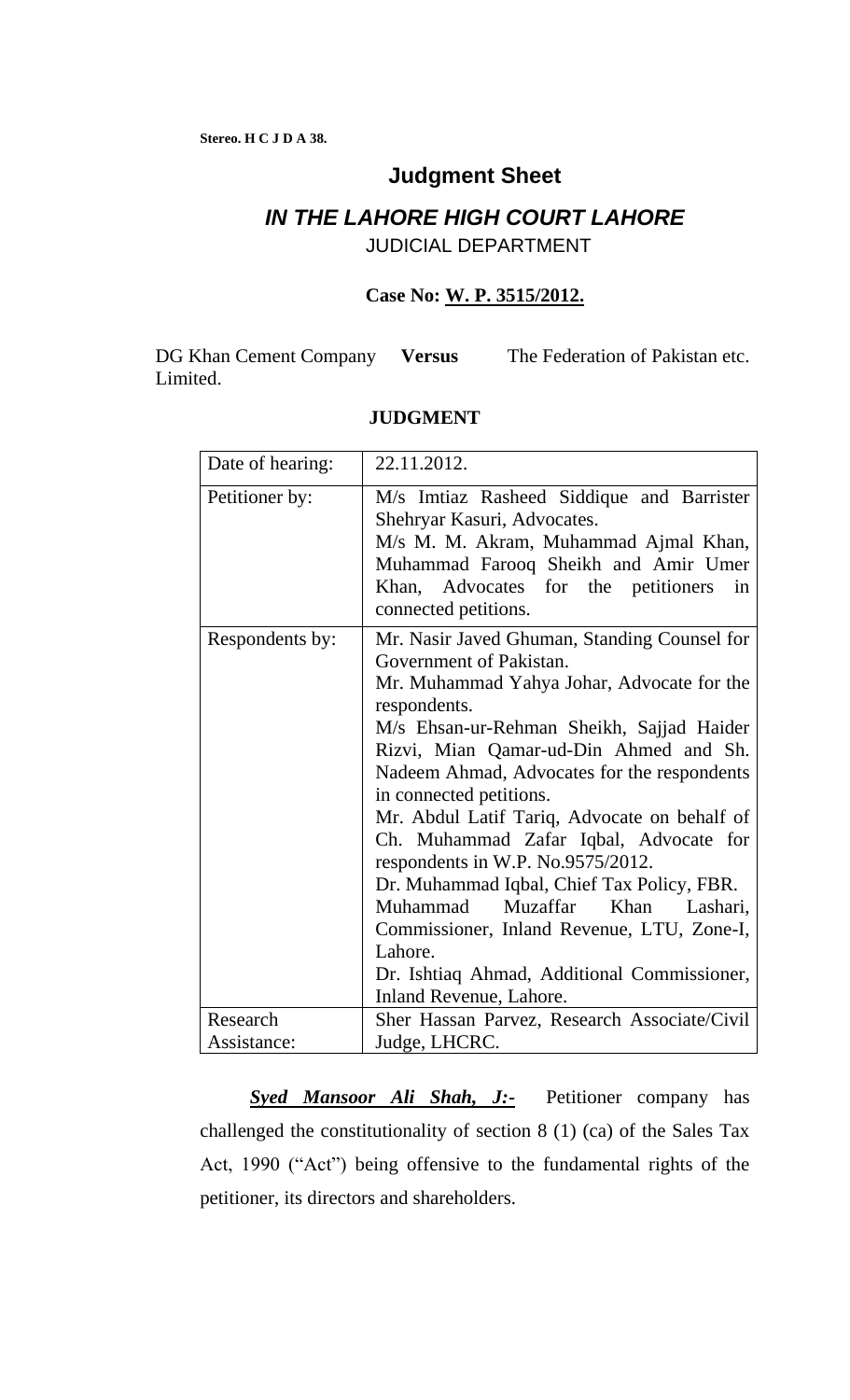### **FACTS.**

2. Petitioner was served with Show Cause Notice dated 20.10.2011 issued by the Assistant Commissioner, Inland Revenue, Audit-02, Zone-I, Large Taxpayers Unit, Lahore under sections 6, 7, 8 (1) (ca) & 26 of the Act alleging that an amount of  $\frac{Rs.9,616,053}{1}$  is recoverable from the petitioner as input tax claimed by the petitioner has been denied under section 8 (1) (ca) of the Act. The denial of input tax was because the "supplier" (the person who has supplied goods to the petitioner) has failed to deposit the tax (paid by the petitioner) in the government treasury. Pursuant to the said Show Cause Notice, Order-in-Original has been issued by the Deputy Commissioner Inland Revenue, Audit-02, Zone-I dated 05.01.2012 against the Petitioner, on the same ground. As the constitutionality of section 8 (1) (ca) of the Act is under challenge, the petitioner has invoked the constitutional jurisdiction of this Court rather than pursing his departmental remedies under the Act. Notice was issued to the Attorney General for Pakistan under Order 27A of the CPC as vires of law is under challenge besides substantial question of interpretation of the Constitution is involved in this case.

#### **ARGUMENTS.**

3. Explaining the transaction learned counsel for the petitioner submits that the petitioner company purchases raw materials from various suppliers and makes payments to these suppliers through proper banking channel in terms of section 73 of the Act. In the present case the payments to the suppliers listed in the Show Cause Notice were duly made through the banking channel. He has also pointed out that the suppliers in this case are reputable companies, including M/s. Karachi Port Trust and Rafhan Maize Products Co. Ltd. It is submitted that the petitioner is being denied input tax under section 8 (1) (ca) of the Act just because the suppliers, having received the payment from the petitioner through banking channel, has failed to deposit the same in the government treasury.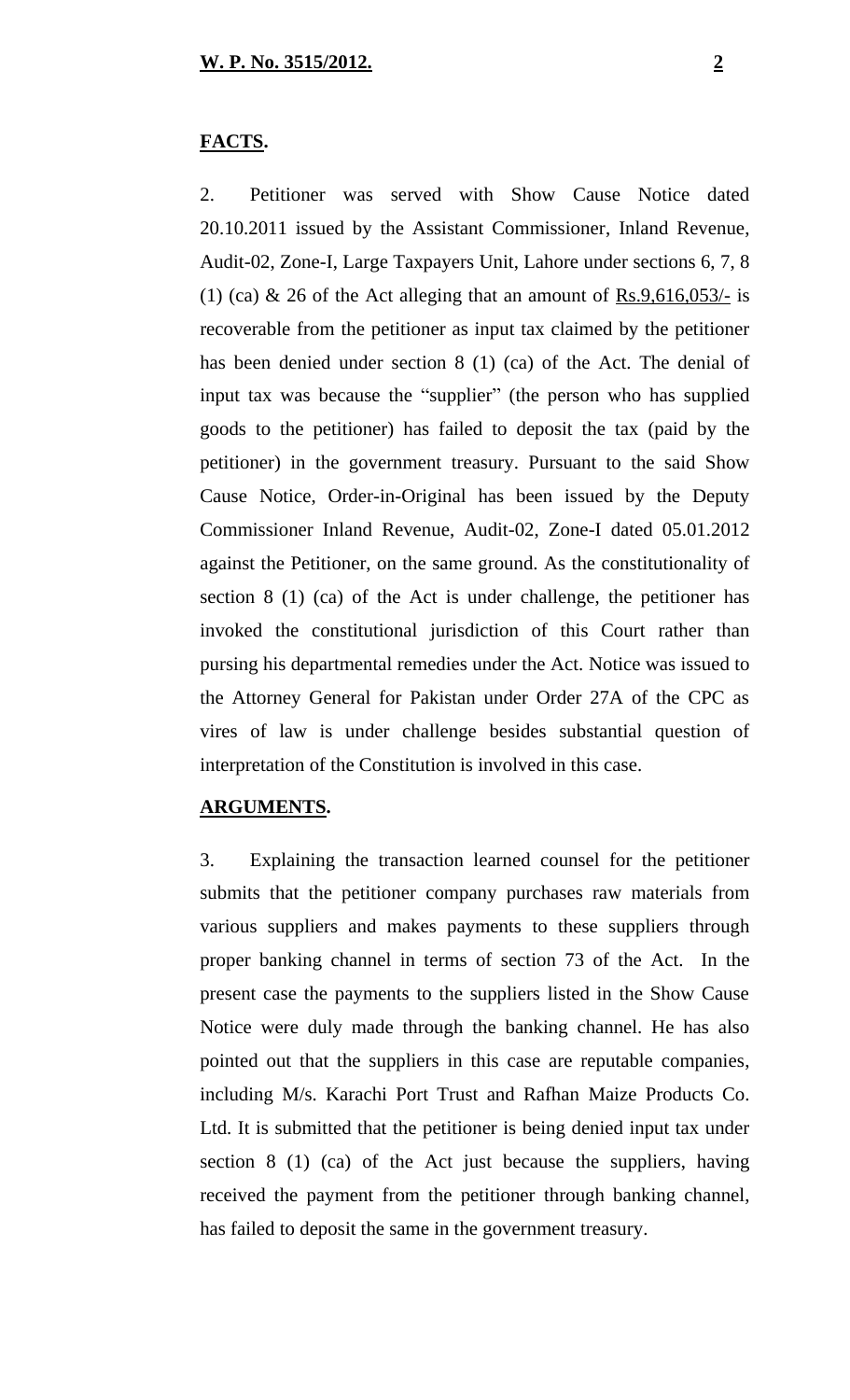4. Learned counsel for the petitioner has vehemently urged that the petitioner has no control over the supplier and once the transaction has been completed at arms-length and the payment made through the banking channel, the petitioner cannot be burdened for the default of the supplier in failing to deposit the amount of sales tax in the government treasury. He submitted that the petitioner is being penalized for the default and failure of another person i.e., the supplier, which is a separate entity under the law. He submitted that by denying the input tax to the petitioner due to the default of the supplier amounts to an unreasonable restriction placed on the right of the petitioner to use his property i.e., the amount of input tax, under article 23 of the Constitution of the Islamic Republic of Pakistan, 1973 ("Constitution"), therefore, section 8 (1) (ca) of the Act is in violation of the said article, hence unconstitutional. In support of his contention learned counsel placed reliance on *Messrs Elahi Cotton Mills Limited and others v. Federation of Pakistan through Secretary M/o Finance, Islamabad and 6 others*, **(PLD 1997 S.C. 582)**, *M/s Chenone Stores Limited v. The Federal Board of Revenue etc.*, **(2012) 106 Tax 109)** and *In the matter of Reference No.02 of 2005 by the President of Pakistan* **(PLD 2005 S.C. 873)**.

5. On behalf of the FBR, the Chief Tax Policy, Federal Board of Revenue ("FBR") alongwith Commissioner and Additional Commissioner, Inland Revenue submitted that Value Added Tax ("VAT") envisages a chain of transactions and if there is a default at any stage of the chain, all the registered persons involved in the chain are responsible. He emphasized that in case of fraud and collusion, both the parties i.e., supplier, as well as, the buyer are responsible and the benefit of input tax cannot be claimed by the buyer unless the issue is resolved. He also placed reliance on section 8-A of the Act to submit that the responsibility of the buyer and supplier in case of nondeposit of tax by the supplier, subject to the conditions mentioned in the said section, are joint and several. He finally placed reliance on *Shiekhoo Sugar Mills Ltd. v. Government of Pakistan and others*, **(PTCL 2001 C.L. 331)** in support of his argument.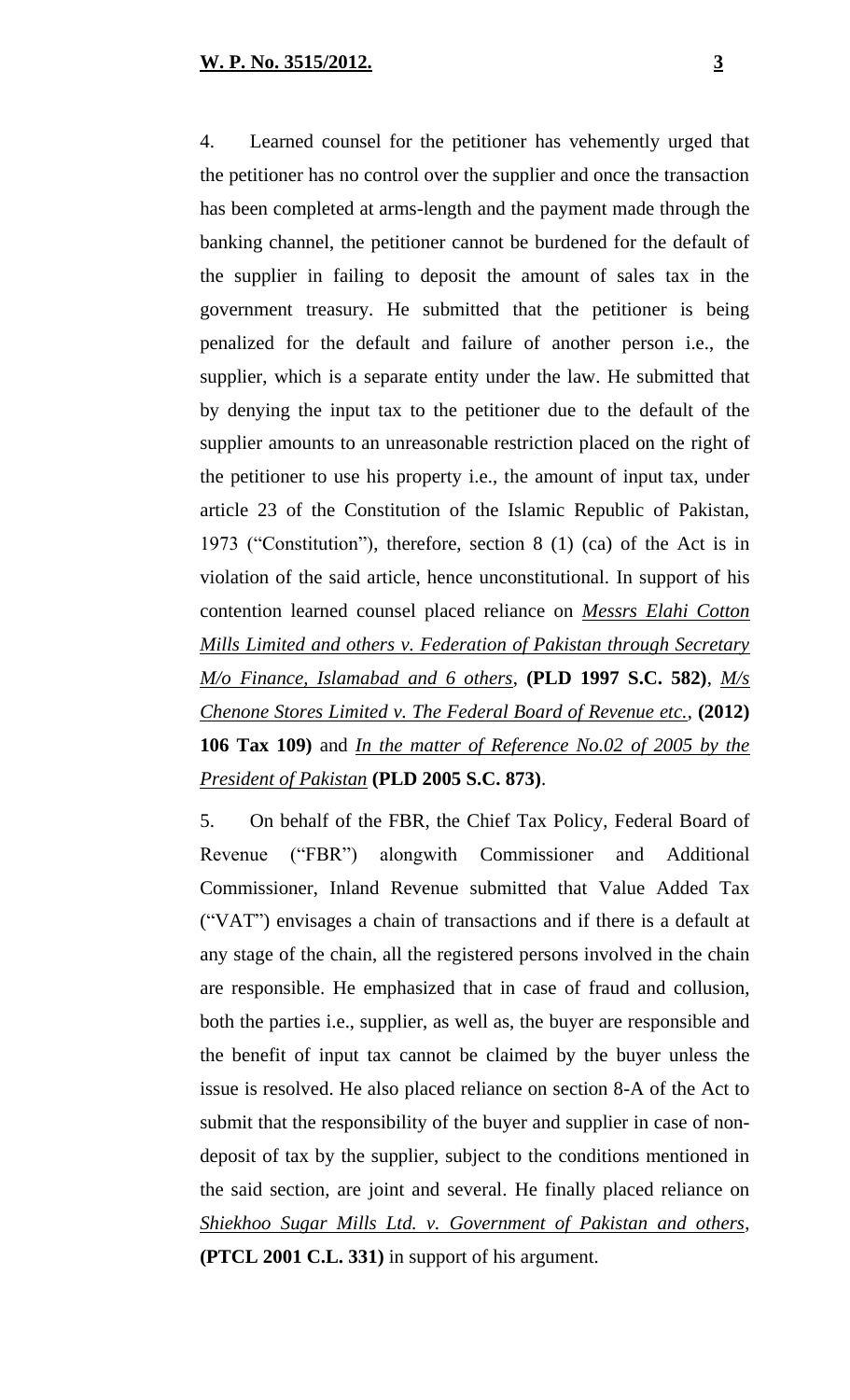6. Learned Standing Counsel representing the Attorney General for Pakistan, as well as, the Federation submitted that the impugned provision has been introduced in the law to address the issue of "tax fraud" and placed reliance on an unreported judgment of Punjab and Haryana High Court (India) dated 23.09.2011 passed in Civil Writ Petition No.6573/2007. He also placed reliance on a judgment of the European Court of Justice titled *Optigen Ltd., Fulcrum Electronics Ltd and Bond House Systems Ltd. v. Commissioners of Customs & Excise*, (Joined Cases C-354/03, C-355/03 and C-484/03). He has also placed reliance on section 8 (3) of the Haryana Value Added Tax Act, 2003. He submitted that the impugned provision is necessary for the policing of "tax fraud" and any interference by this Court will allow tax fraud to go unchecked. Chief Tax Policy concluding on behalf of the respondents frankly submitted that section 8 (1) (ca) of the Act is attracted only when there is a collusive transaction based on tax fraud and does not cover arms-length transactions.

7. The arguments of the parties have been considered, the concept of VAT and the main theme of Act were revisited and analyzed. The relationship between constitutional fundamental rights and the subconstitutional limit under section 8 (1) (ca) have been discussed in detail.

### **OPINION OF THE COURT.**

8. Facts of this case are simple and have been succinctly narrated above. The question that concerns this Court is the constitutionality of section 8 (1) (ca) of the Act. Whether the sub-constitutional limitation [i.e., section 8 (1) (ca)] on the property (i.e., input tax) of the petitioner passes the test of "*reasonable restriction*" or "*law*" under articles 23 and 24 of the Constitution. Does section 8 (1) (ca) of the Act sufficiently and proportionally advance public interest or the harm to the constitutional fundamental right of the petitioner is proportional to the benefit gained from the said limitation by the society or community at large?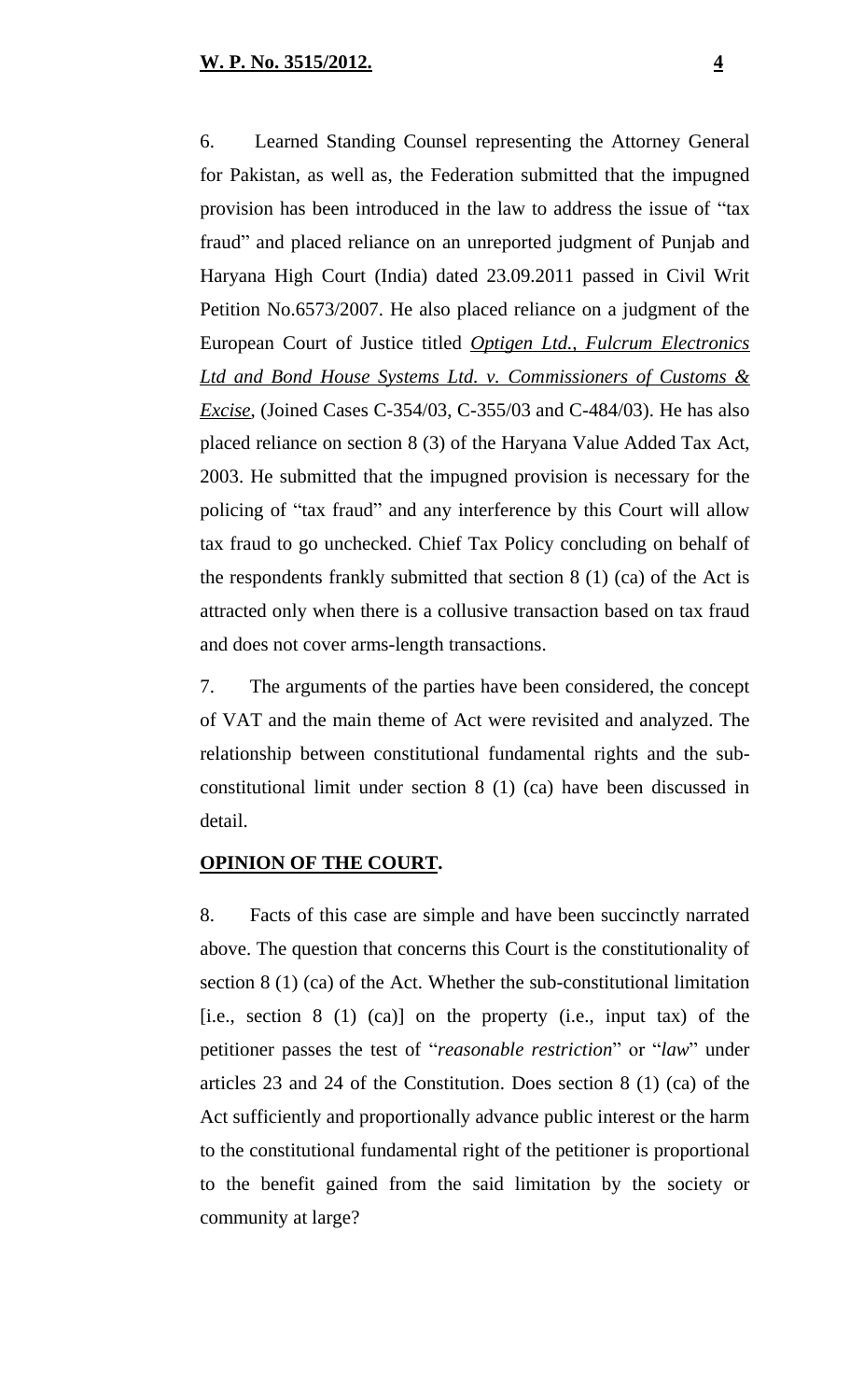9. In order to examine the constitutionality of the impugned subconstitutional limitation, its context under the scheme of Sales Tax Act, 1990 needs to be understood. Sales Tax Act, 1990 is a "value added tax." The incidence of tax is on the incremental *value addition* made by a buyer-turned-supplier at every stage of the supply chain. The differential of sales tax paid at the time of sales (output tax) and the sales tax paid at the time of purchase (input tax) is the amount of sales tax chargeable on the incremental value addition at any stage of the supply chain. Both these taxes are sales tax and are paid at different ends of the sale-purchase transaction. Every person in the supply chain pays sales tax on purchase (input tax) and by deducting the same from the sales tax on supply (output tax) passes on the sales tax, on the value addition made by the buyer, to the next buyer. The sales tax paid by the next buyer (on purchase) automatically becomes *input tax* in the hands of the said buyer. Therefore, sales tax paid by a person is restricted to the incremental *value addition* only and is worked out by deducting input tax from output tax. Taxability under the Act, therefore, rests on value addition, calculated through the equation of <u>output tax</u> minus input tax.

10. The above determination of tax liability is codified in section 7 of the Act which provides as follows:

> "**7. Determination of tax liability.---**(1) Subject to the provisions of section 8B, for the purpose of determining his tax liability in respect of taxable supplies made during a tax period, a registered person shall, subject to the provisions of section 73, be entitled to deduct input tax paid or payable during the tax period for the purpose of taxable supplies made, or to be made, by him from the output tax that is due from him in respect of that tax period and to make such other adjustments as are specified in Section 9:

> Provided that where a registered person did not deduct input tax within the relevant period, he may claim such tax in the return for any of the six succeeding tax periods.

> **(2) A registered person shall not be entitled to deduct input tax from output tax unless,--**

> > **(i) in case of a claim for input tax in respect of a taxable supply made, he holds a tax invoice in his name and bearing his registration number, in respect of such supply for which a return is furnished;**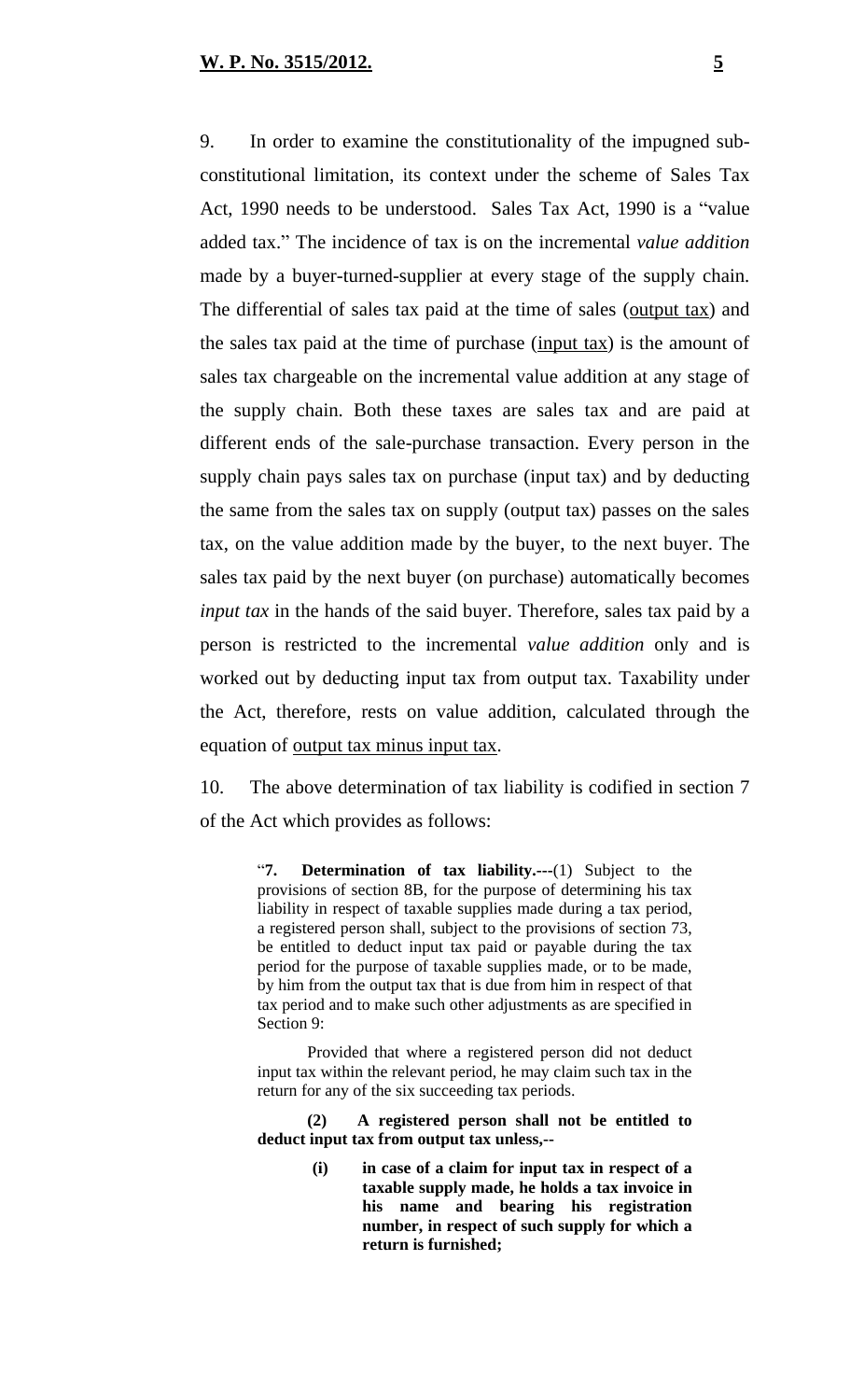- **(ii) in case of goods imported into Pakistan, he holds bill of entry or goods declaration in his name and showing his sales tax registration number, duly cleared by the customs under section 79 or section 104 of the Customs Act, 1969 (IV of 1969);**
- **(iii) in case of goods purchased in auction, he holds a treasury challan, in his name and bearing his registration number, showing payment of sales tax;**
- $(3)$  …
- $(4)$  ……

*(emphasis supplied)*

11. Section 7 (2) provides mandatory requirements for deducting input tax from output tax. This is coupled with the requirement of section 73 which mandates that the payment has to be made through a banking channel.<sup>1</sup> While section 7 provides the mode and manner for a taxpayer to seek entitlement of input tax against output tax, section 8 disallows tax credit or the right to deduct input tax from output tax in certain cases. Section 8 (1) is reproduced hereunder for ready reference:

> "**8. Tax credit not allowed.---**(1) Notwithstanding anything contained in this Act, a registered person shall not be entitled to reclaim or deduct input tax paid on---

- (a) the goods or services used or to be used for any purpose other than for taxable supplies made or to be made by him;
- (b) any other goods or services which the Federal Government may, by a notification in the official Gazette, specify;
- (c) the goods under sub-section (5) of section 3;
- **(ca) the goods or services in respect of which sales tax has not been deposited in the Government treasury by the respective supplier;**
- (d) fake invoices; and
- (e) purchases made by such registered person, in case he fails to furnish the information required by the Board through a notification issued under subsection (5) of section 26.

(*emphasis supplied*)

 $1$  Section 73(1):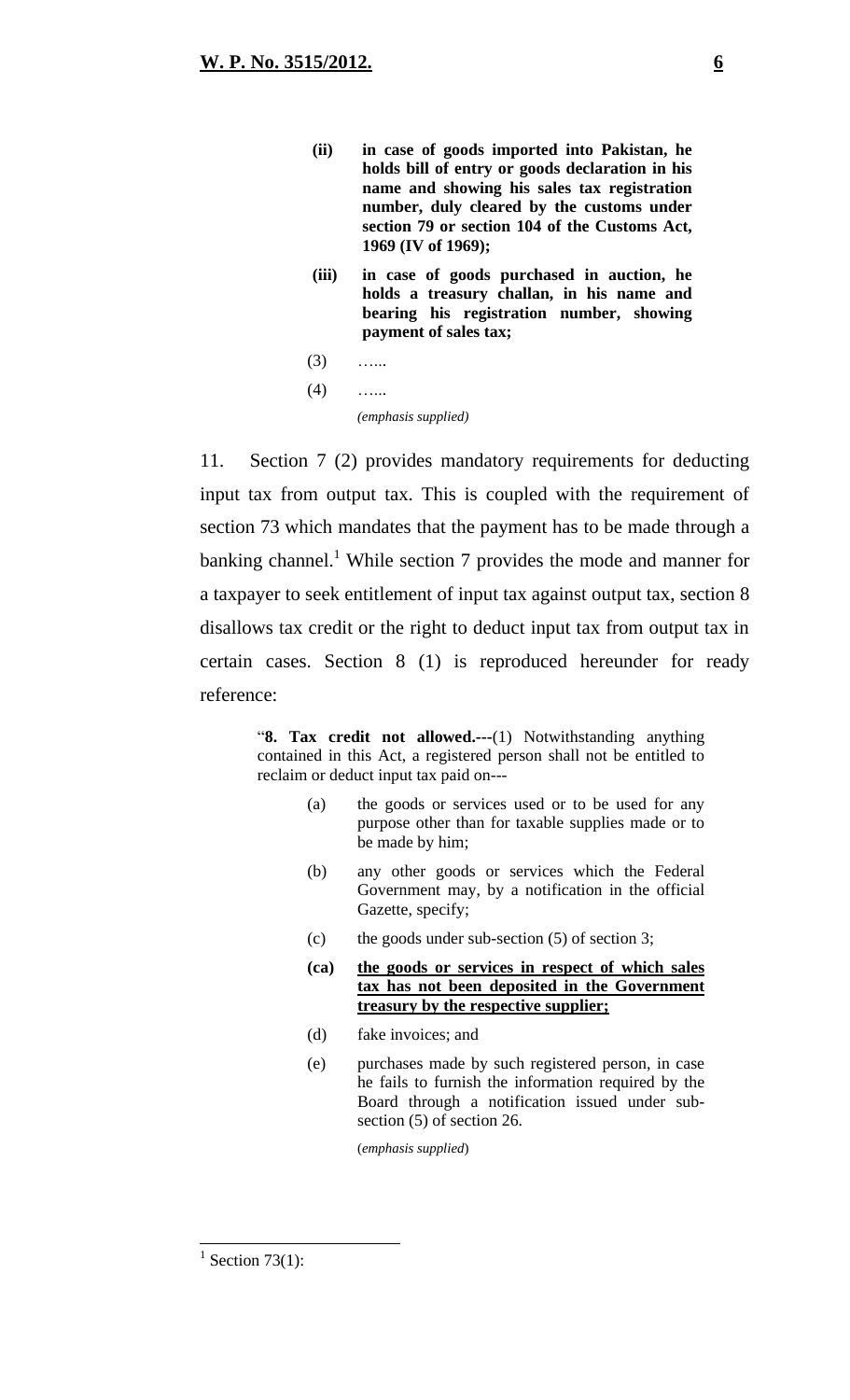12. The above provision shows that deduction of input tax is primarily disallowed where there has been no *value addition* either because the goods are used for any purpose other than the taxable supplies or where the sale-purchase transaction is fraudulent and a sham. Section 8 is an exception to the scheme of the Act because it does not recognize input tax paid by the taxpayer (in certain situations) and disallows deduction of the same. As a result, the burden of input tax is either absorbed by the buyer or subject to the elasticity of demand passed on the next buyer at a higher price. Both these limitations are irritants and act a clog on the right of the taxpayer to do business or trade.

13. Section 8 (1) (a) to (e) mentions incidents, which under the law, do not constitute *value addition*, hence deduction of input tax is disallowed. One of such incidents is mentioned in section 8 (1) (ca), which disallows deduction of input tax to a **buyer** if the **supplier** fails to deposit Sales Tax in the Government treasury. The violation is the non-deposit of tax in the government treasury by the supplier for no fault of the buyer and in the absence of any allegation of collusion between the buyer and the seller.

14. It is assumed, unless proven otherwise, that there is free competition in the market. Buyers and sellers in a market are separate, unrelated and independent players, transacting with each other at arms-length. The buyer has no control over the supplier. Once payment is made to the supplier<sup>2</sup> through proper banking channel, as provided under the Act, the buyer has no control over the supplier. Buyer has no means to police the supplier to ensure that the payment made is also duly deposited in the government exchequer. Supplier is not a puppet of the buyer and does not dance to his tune. Any such expectation or obligation cast upon the buyer in a market where there is free and fair competition defies reasonability and logic.

15. Under the scheme of the Act, a taxpayer enjoys *proprietary interest* in deduction of input tax from output tax. Input tax is the property of the buyer which is paid to the supplier so that the same

<sup>&</sup>lt;sup>2</sup> Corrected vide subsequent order dated 22.08.2013.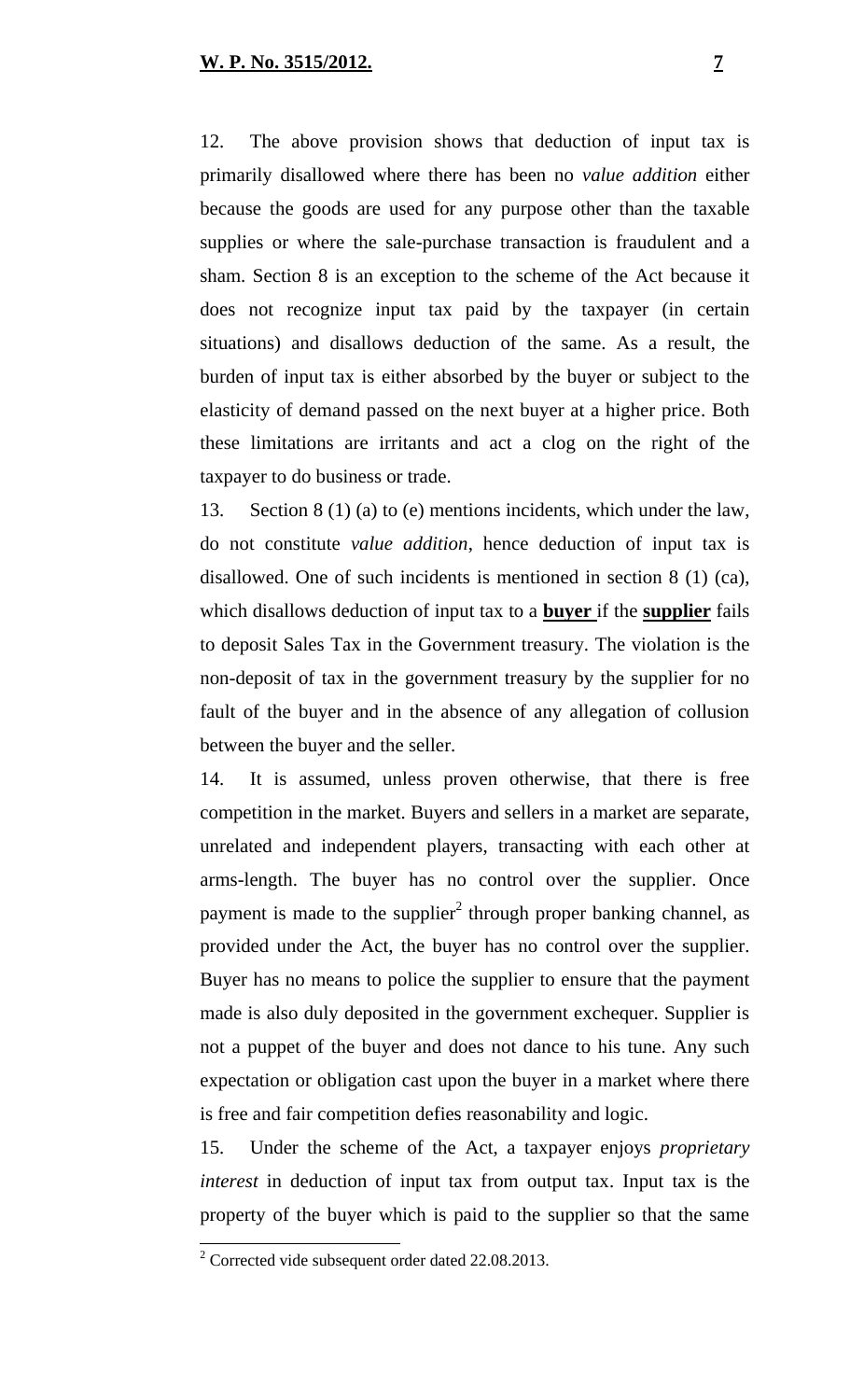can be deducted at the time of supply of goods by the buyer. Any subconstitutional limitation restricting a buyer from deducting input tax from output tax impinges on the right to property (input tax) guaranteed to a taxpayer under the Constitution (articles 23 & 24) and must successfully filter through the test of constitutionality.

16. Before examining whether section 8 (1) (ca) validly limits the constitutional fundamental rights of the petitioner under articles 23 and 24 of the Constitution, I would like to examine the constitutional fundamental rights and their limitations imposed through subconstitutional legislation.

17. Fundamental rights and their protection is essential to a modern democracy. "Take human rights out of democracy, and democracy has lost its soul. Human rights are the crown jewels of democracy. A democracy without human rights is like an empty vessel.<sup>3</sup>" However, even in a democracy fundamental rights have limitations, this is because "in a democratic society, a human right may be limited to ensure the very existence of the state; to ensure its continued existence as a democracy; to ensure public health; to ensure public education; as well as several other national causes. These are the purposes for which a democratic society may limit the rights of its members…This demonstrates the special nature of democracy, which is based on the idea that the state protects the rights of the individual, and the individual protects the state - its safety and peaceful existence. $4$ 

18. In the context of this case, constitutional limitations are embedded in articles 23 and 24 of the Constitution. The right to acquire, hold and dispose of property under article 23 of the Constitution is subject to "**reasonable restrictions**". While the right to property under article 24 states that no person shall be deprived of his property **save in accordance with law**. It is essential to understand the meaning and scope of "law" and "reasonable restrictions" under the Constitution.

<sup>3</sup> A. Barak, *Proportionality* (Cambridge) p.161.

 $4$  Ibid p.162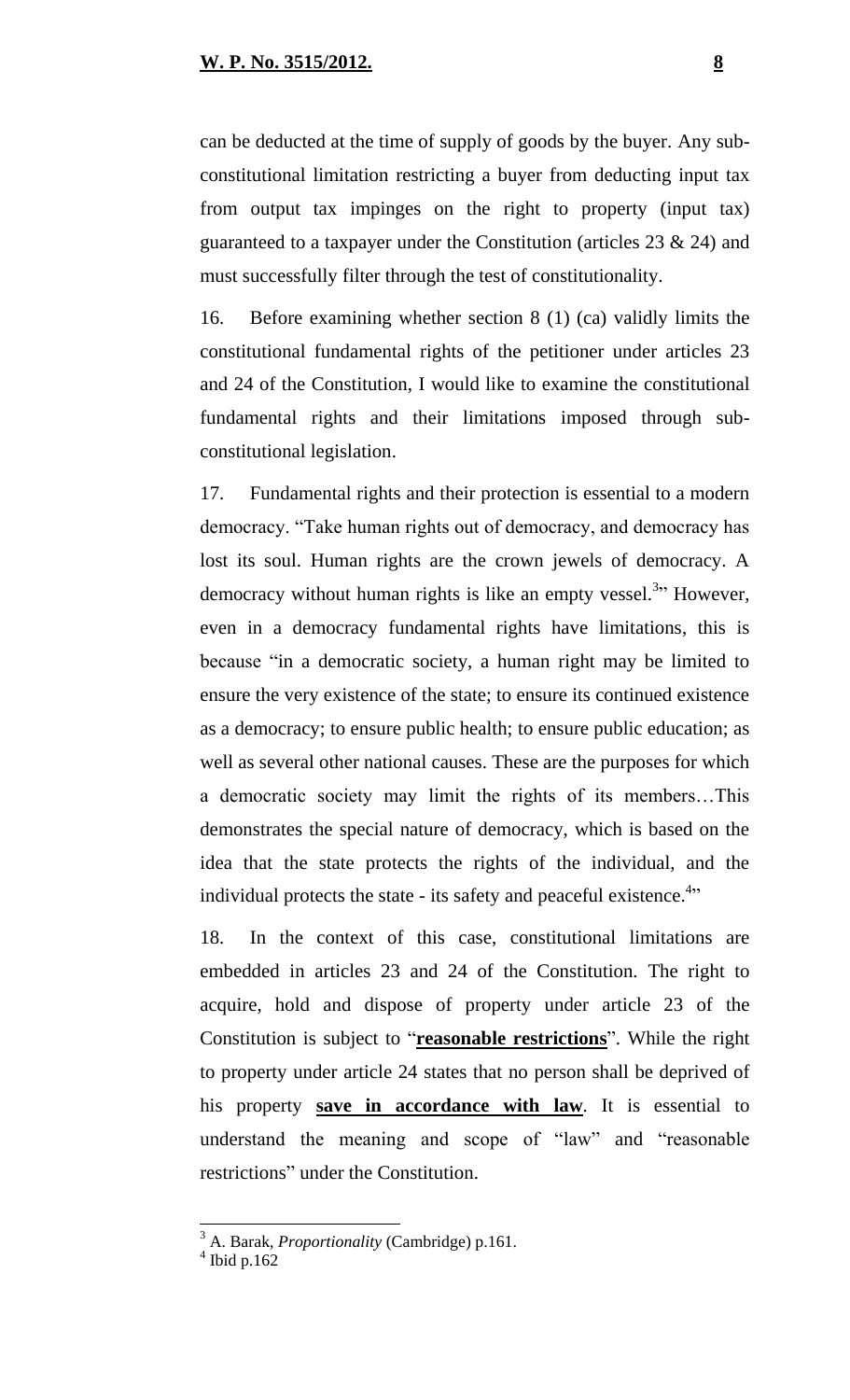19. "Laws could restrict human rights, but only in order to make conflicting rights compatible or to protect the rights of other persons or important community interests. Any restriction of human rights not only needs a constitutionally valid reason but also to be proportional to the rank and importance of the right at stake.<sup>5</sup><sup>2</sup> "Reasonable" restriction" or any sub constitutional limitation ('law') on a constitutional fundamental right must also flow from the Constitution to protect lawful rights and interests of the others or the society at large. The "law" or "reasonable restrictions" in pith and substance must promote and advance fundamental rights of the community at large in order to qualify as a limitation to override the fundamental rights guaranteed to an individual under the Constitution. The "law" or the "reasonable restrictions" must be fashioned to uphold the constitutional themes of democracy, freedom, equality, tolerance, social justice and advance the principles of policy under the Constitution. The roots of sub-constitutional limitation ("law" or "reasonable restrictions") must be grounded in the Constitution itself, only then can they possess the constitutional character and strength to take away the fundamental rights of an individual.

20. What then is the scope and nature of sub-constitutional limitation which is grounded in the Constitution? Examination of comparative constitutional literature provides an answer. Article 29 (2) of the Universal Declaration of Human Rights 1948 determines a list of human rights but does not contain specific limitation clauses, however, it carries a general limitation clause which provides that:

"In the exercise of his rights and freedoms, everyone shall be subject only to such limitations as are determined by law solely for the purpose of securing due recognition and respect for the rights and freedoms of others and of meeting the just requirements of morality, public order and the general welfare in a democratic society." *(emphasis supplied)*

Similarly Canadian Charter of Rights and Freedom carries a general limitation clause:

"The Canadian Charter of Rights and Freedoms guarantees the

 $<sup>5</sup>$  D.Grimm "Human Rights and Judicial review in Germany" in D.M.Beatty (ed.)</sup> P 139/140 barak. Emphasis supplied.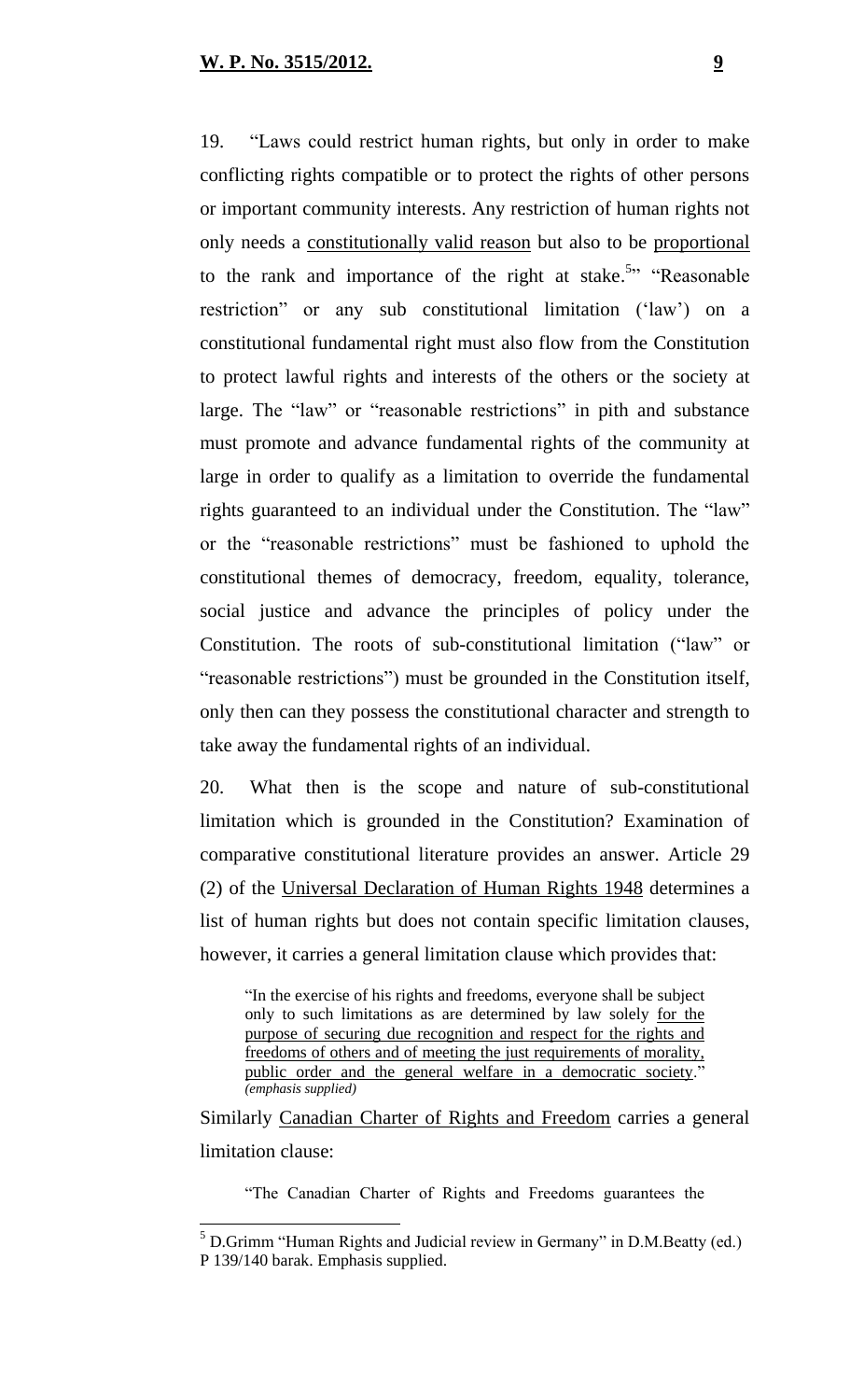rights and freedoms set out in it subject only to such reasonable limits prescribed by law as can be demonstrably justified in a free and democratic society." *(emphasis supplied)*

21. Comparative international jurisprudence has moved on from the generic public interest argument to a more structured approach in assessing the impact of sub-constitutional limitation on the constitutional right by applying the *principle of proportionality* to balance and weigh the competing interests of an individual and the society, in order to maintain constitutional equilibrium. Article 36 of the Constitution of the Republic of South Africa states:

- "(1) The rights in the Bill of Rights may be limited only in terms of law of general application to the extent that the limitation is reasonable and justifiable in an open and democratic society based on human dignity, equality and freedom, taking into account all relevant factors, including
- (a) The nature of the right;
- (b) The importance of the purpose of the limitation;
- (c) The nature and extent of the limitation;
- (d) The relation between the limitation and its purpose; and
- (e) Less restrictive means to achieve the purpose.
- (2) Except as provided in subsection (1) or in any other provision of the Constitution, no law may limit any right entrenched in the Bill of Rights."

*(emphasis supplied)*

The new Federal Constitution of Switzerland, 1999, specifically includes the *principle of proportionality* in its general limitation clause:

- "1. Restriction on fundamental rights must have a legal basis. Significant restrictions must have their basis in a federal act. The foregoing does not apply in cases of serious and immediate danger where no other course of action is possible.
- 2. Restrictions on fundamental rights must be justified in the public interest or for the protection of the fundamental rights of others.
- 3. **Any restrictions on fundamental rights must be proportionate**.
- 4. The essence of fundamental rights is sacrosanct." *(emphasis supplied)*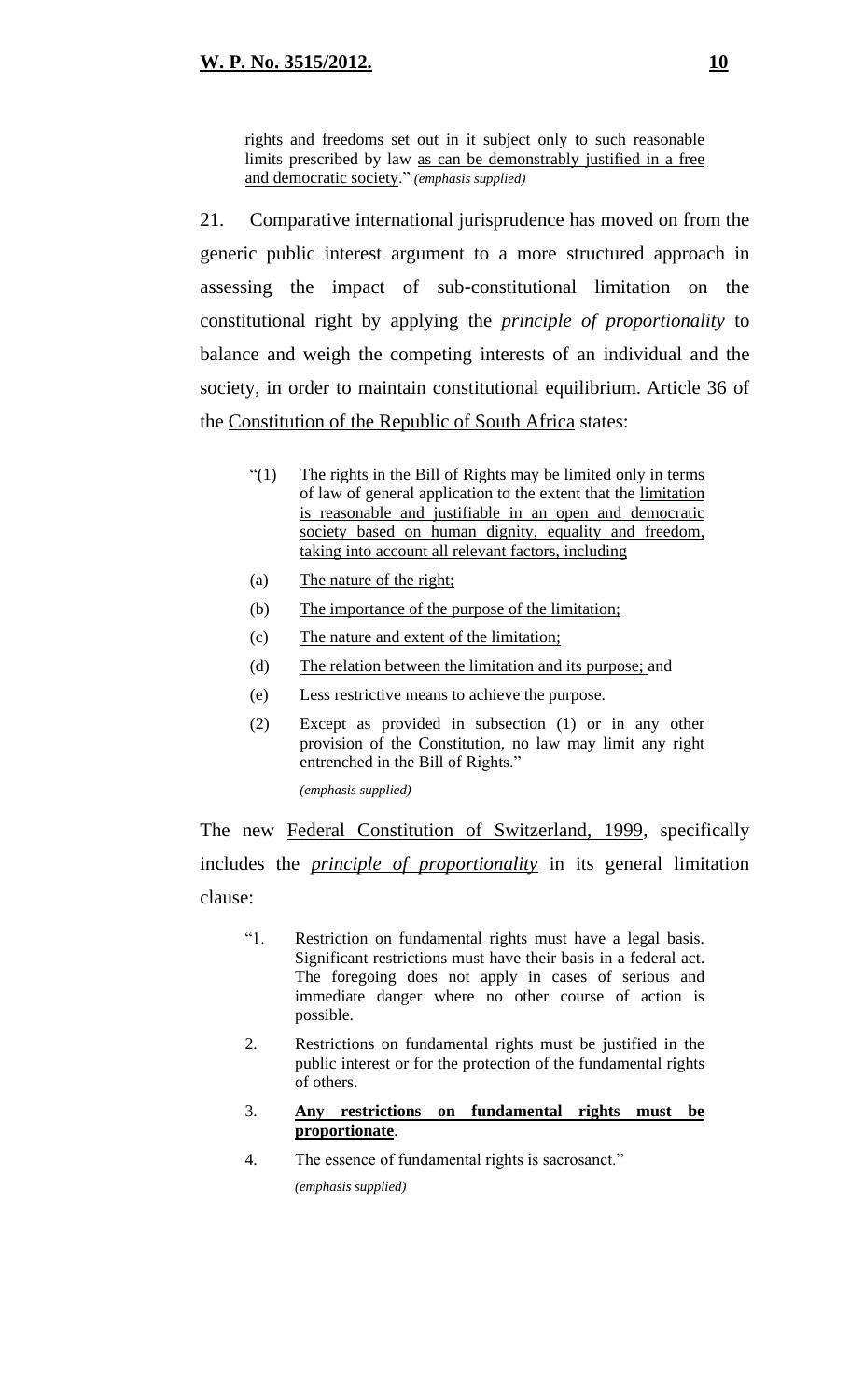As observed by the Constitutional Court of South Africa<sup>6</sup>: "The limitation of constitutional rights for a purpose that is reasonable and necessary in a democratic society involves the weighing up of competing values, and ultimately an assessment based on proportionality." Professor Barak in his book PROPORTIONALITY CONSTITUTIONAL RIGHTS AND THEIR LIMITATIONS*<sup>7</sup>* writes that "Proportionality is a legal construction. It is a methodological tool. It is made up of four components; proper purpose, rational connection, necessary means, and a proper relation between the benefit gained by realizing the proper purpose and the harm caused to the constitutional right (the last component is also called "*proportionality stricto sensu*" (balancing))." 8 (emphasis supplied)

22. "The element of **proper purpose** reflects a value-laden component. It reflects that the notion that not every purpose can justify a limitation on a constitutional right…. The purposes that justify limitation" on human rights are derived from the values on which the society is founded. In a constitutional democracy, these values are democratic values. Indeed, a proper purpose is one that suits the values of the society in a constitutional democracy<sup>9</sup>." Our Constitution with its preamble, fundamental rights and principles of policy hold out our democratic values. The proper purpose behind sub-constitutional legislations is to upload these constitutional values.

23. "What is required by the "**rational connection**" …test? The requirement is that the means used by the limiting law fit (or are rationally connected to) the purpose the limiting law was designed to fulfill. The requirement is that the means used by the limiting law can realize or advance the underlying purpose of that.. Accordingly, if the realization of the means does not contribute to the realization of the "laws" purpose, the use of such means would be disproportional  $\cdot$ "

<sup>&</sup>lt;sup>6</sup> S. v. Makwanyane, 1995 (3) SA 391.

Aharon Barak (Cambridge), 2012.

p/131

 $^{9}$  p/245

p/303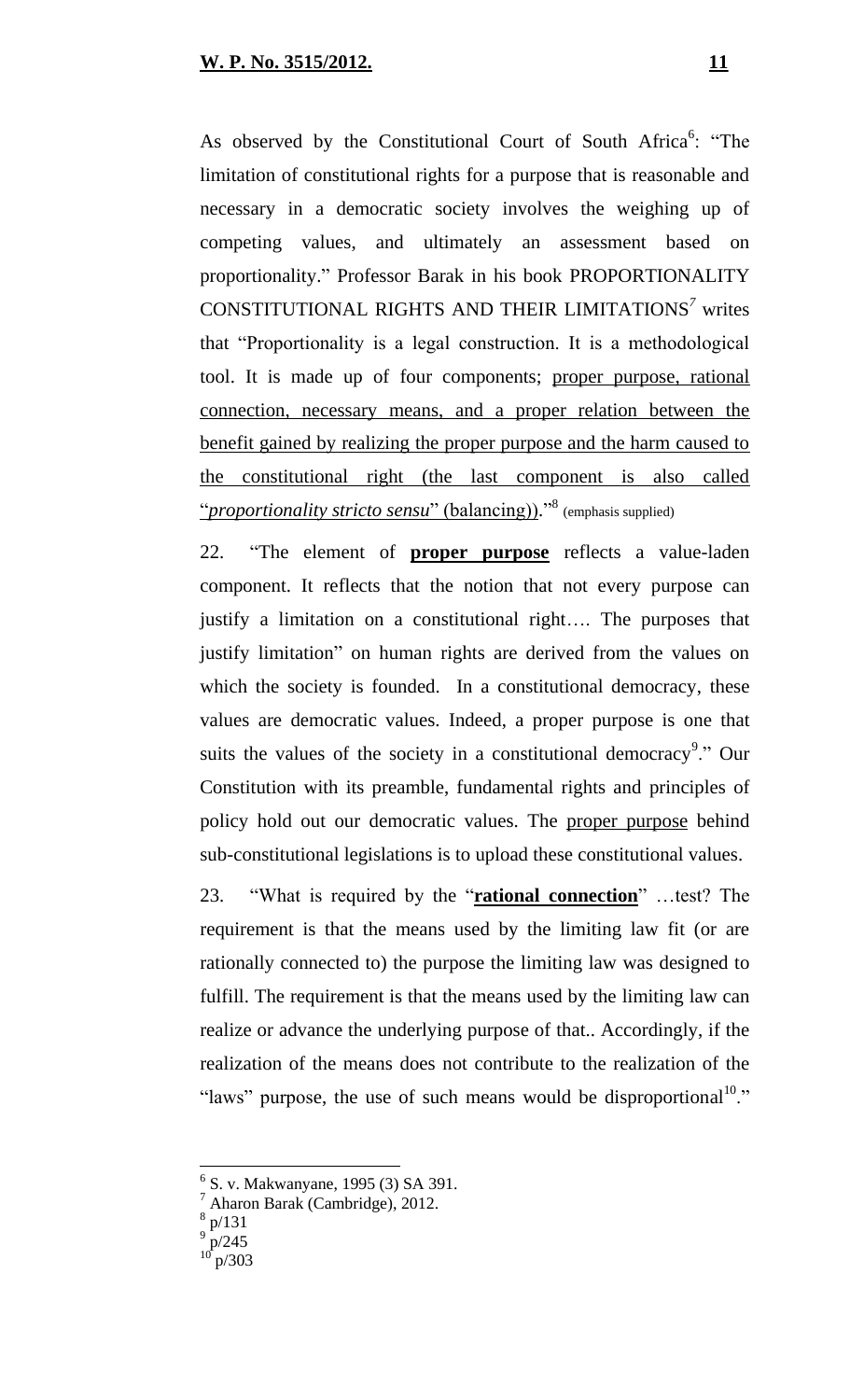#### **W. P. No. 3515/2012. 12**

There must be a rational connection between proper purpose and the sub-constitutional limitation.

24. "The next component of proportionality is the "**necessity test**." It is also referred to as the requirement of "the less restrictive means." According to this test, the legislator has to choose - of all those means that may advance the purpose of the limiting law - that which would least limit the human right in question $11$ ."

25. The last test of proportionality is the "**proportional result**" or "**proportionality stricto sensu**." "This test requires a balancing of the benefits gained by the public and the harm caused to the constitutional right brought the use of the means selected by law to obtain the proper purpose. Accordingly, this is a test balancing benefits and harm. It requires an adequate congruence between the benefits gained by the law's policy and the harm it may cause to the constitutional right $^{12}$ ."

26. The above principle has echoed in our jurisprudence even though not with the same exactness as argued by Professor Barak above. August Supreme Court of Pakistan deliberating on the limits imposed by 'Law" on fundamental rights in *Pakistan Muslim League (N) through Khawaja Muhammad Asif, M.N.A. and others v. Federation of Pakistan through Secretary Ministry of Interior and others,* **(PLD 2007 S.C. 642)** has held as under:-

"31. It is worth mentioning that no fundamental right can be surrendered or waived by means of any agreement or an undertaking ……because *"the idea behind the concept of Fundamental Rights is that the preservation of certain basic human rights against State interference is an indispensable condition of free society. The paramountcy to State-made laws is the hallmark of a Fundamental Right. It follows that the aim of having a declaration of Fundamental Rights is that certain elementary rights of the individual such as his right to life, liberty, freedom of speech, freedom of faith and so on, should be regarded as inviolable under all conditions and that the shifting majorities in the Legislatures of the country should not be able to tamper with them. Absolute and unrestricted individual rights do not exist in any modern State and there is no such thing as absolute and uncontrolled liberty. The collective interests of the society, peace and security of the State and the maintenance of public order are of vital importance in any organized society.* 

 $\overline{a}$  $11$  p/317

 $12 \frac{P}{P}$  (340)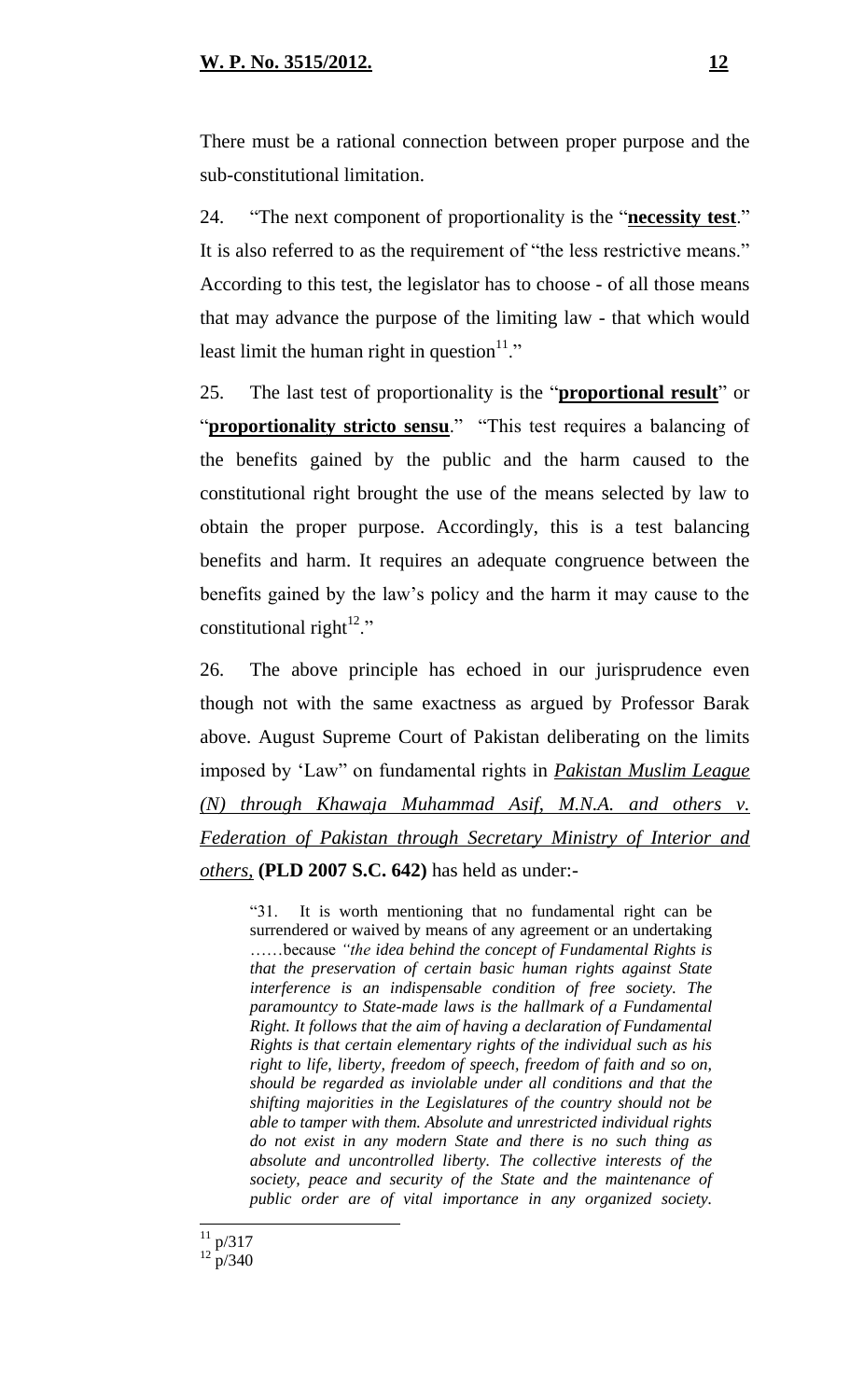*Fundamental Rights have no real meaning if the State itself is in danger and disorganized. If the State is in danger, the liberties of the subjects are themselves in danger. It is for these reasons of State that an equilibrium has to be maintained between the two contending interest at stake; one, the individual liberties and the positive rights of the citizen which are declared by the Constitution to be Fundamental, and the other, the need to impose social control and reasonable limitations on the enjoyment of those rights in the interest of the collective good of the society." (emphasis supplied)*

And this Court in *Mian Ayaz Anwar v. Federation of Pakistan through* 

*Secretary Interior and 3 others*, **(PLD 2010 Lahore 230)** has held:

"33. The right to life and liberty of a citizen can only be restricted or abridged if it is in "accordance with law." 'Law' here means Law that caters to larger collective public interest. Therefore, the fundamental right of an individual guaranteed under the constitution can only surrender and succumb to a lawful collective interest of the community or the society. Public Interest or collective community interest is a basket of various public interests including public morality, public order, public health, national security and foreign policy of the country besides fundamental rights of the others. Public interest is an essential ingredient of any law that proposes to take away, abridge or interfere with the fundamental rights of an individual..."

27. The term "**reasonable restrictions**" has also come up before our courts and have advanced the principle discussed above. A. R. Cornelius, J. speaking for the Supreme Court in *M/s East and West Steamship Company v. Pakistan and others* **(PLD 1958 S.C. (Pak) 41)** held:-

"A "reasonable restriction" in the sense of Article 11 is one which is imposed with due regard to the public requirement which it is designed to meet. Anything which is arbitrary or excessive will of course be outside the bounds of reasons in the relevant regard, but in considering the disadvantage imposed upon the subject in relation to the advantage which the public derives, it is necessary that the Court should have a clear appreciation of the public need which is to be met and where the statute prescribes a restraint upon the individual, the Court should consider whether it is a reasonable restraint, in the sense of not bearing excessively on the subject and at the same time being the minimum that is required to preserve the public interest."

28. In *Pakistan Muslim League (N) through Khawaja Muhammad Asif, M.N.A. and others v. Federation of Pakistan through Secretary Ministry of Interior and others,* **(PLD 2007 S.C. 642)** the august Supreme Court held:-

"34. It is, however, to be noted that right conferred upon a citizen is neither absolute nor unlimited but subject to "reasonable restriction" imposed by law in the public interest which means that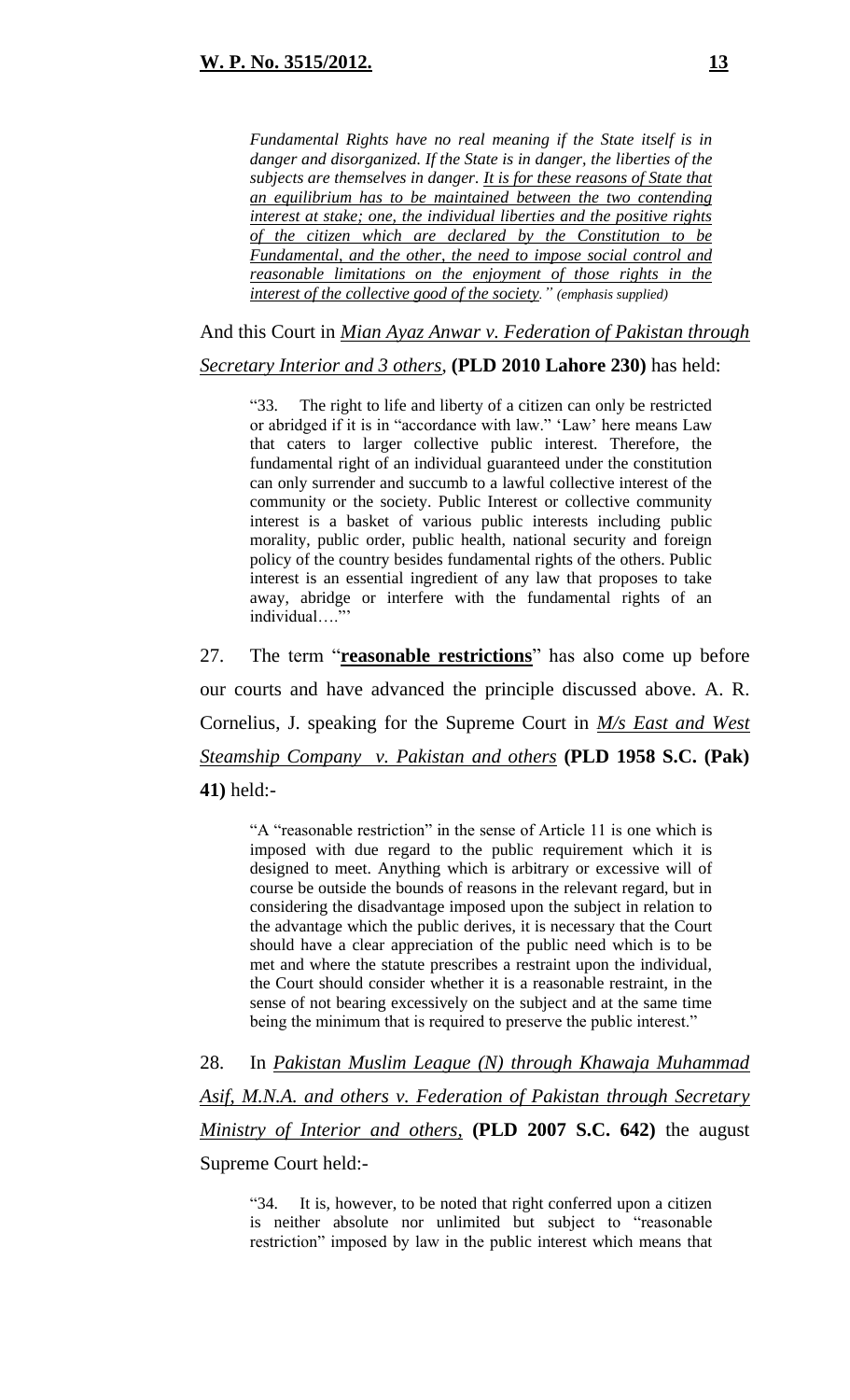this right can be restricted by imposing "reasonable restriction of law" in the public interest. In other words *"the State has power to impose reasonable restrictions on the right of freedom of movement of a free citizen where such restriction is necessary in the interests of the general public. Thus the law restricting the movement of prostitutes in a part of the town, or restricting movements of a person under Goonda Act are reasonable restrictions. A restriction is unreasonable if it is for an indefinite or an unlimited period or a disproportionate to the mischief sought to be prevented or if the law imposing the restrictions has not provided any safeguard at all against arbitrary exercise of power."* 

#### 29. Reliance with advantage is also placed on *The State of Madras,*

#### *v. V. G. Row*, **(AIR 1952 S.C. 196)**:-

"15. ……It is important in this context to bear in mind that the test of reasonableness, wherever prescribed, should be applied to each individual statute impugned, and no abstract standard, or general pattern of reasonableness can be laid down as applicable to all cases. The nature of the right alleged to have been infringed, the underlying purpose of the restrictions imposed, the extent and urgency of the evil sought to be remedied thereby, the disproportion of the imposition, the prevailing conditions at the time, should all enter into the judicial verdict. In evaluating such elusive factors and forming their own conception of what is reasonable, in all the circumstances of a given case, it is inevitable that the social philosophy and the scale of values of the Judges participating in the decision should play an important part, and the limit to their interference with legislative judgment in such cases can only be dictated by their sense of responsibility and self-restraint and the sobering reflection that the Constitution is meant not only for people of their way of thinking but for all, and that the majority of the elected representatives of the people have, in authorizing the imposition of the restrictions, considered them to be reasonable."

30. In this background, does section 8 (1) (ca) qualify as a valid "law" or provides 'reasonable restriction' to abridge the fundamental rights guaranteed to the petitioner under articles 23 and 24 of the Constitution? Is there any benefit arising out of section 8 (1) (ca) in the public interest and is it proportionate to the harm suffered by the petitioner? Section 8 (1) (ca) imposes the liability of person A on person B in the absence of any relationship between the two. Every person has a separate legal character enjoying distinct rights and liabilities under the law. To impose the liability of one over the other is opposed to basic fundamentals of law and offends due process, logic and rationality. Section 8 (1) (ca) axes an innocent person for the wrong of the other. It diminishes the legal character of a person under the law as if implying that every person is the agent of the other. This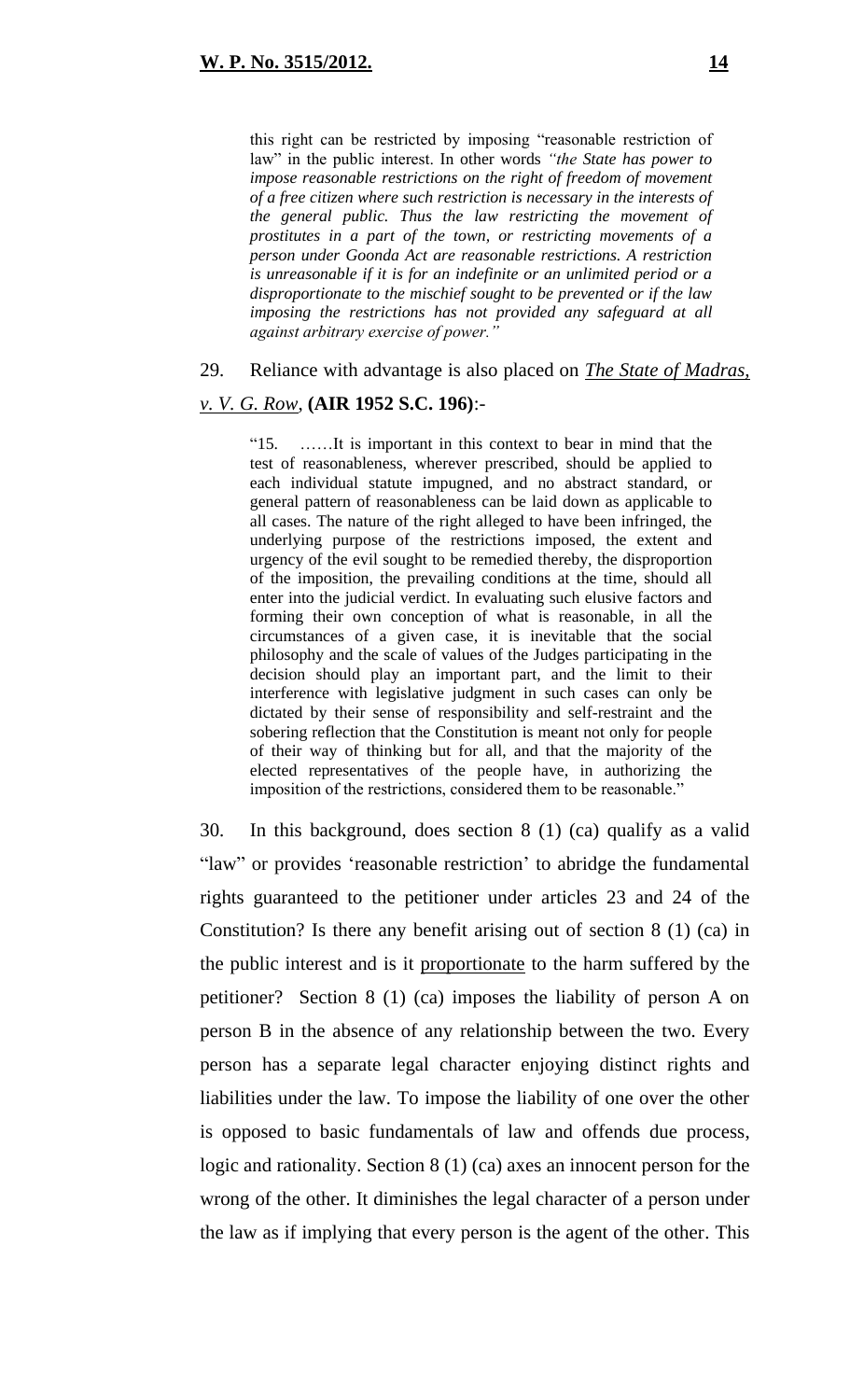assumption also negates free and fair competition in a market economy. Section 8 (1) (ca), therefore, does not advance any public interest or passes the test of proportionality as discussed above. Infact the said provision is illogical, absurd and unreasonable. The situation would have been different, had there been a causal link between the buyer and the seller either by being a part of a collusive stratagem or by being *brothers-in-arms* in a tax fraud? Section 8 (1) (ca) does not envisage such a situation and no such allegation exists in the impugned Show Cause Notice served on the petitioner.

31. Chief Tax Policy, FBR categorically stated before the Court that section 8 (1) (ca) is attracted in case of collusion and tax fraud and does not cover an arms-length transaction, as in the present case. The learned Standing Counsel for the Federal Government supported this position. The frank submissions of the respondents even though absolve the petitioner of its liability under the impugned Show Cause Notice, it amounts to reading "collusion" and "tax fraud" into section 8 (1) (ca) which was not the intention of the legislature. Hence constitutionality of section 8 (1) (ca) requires to be considered.

32. Infact, in case of "collusion" or "tax fraud" section 8 (1) (d) of the Act is attracted. The said provision disentitles a registered person from deducting or claiming input tax if there is a "fake invoice." The term "Fake Invoice" has not been defined in the Act but has the potential of covering a wide range of irregular and fraudulent transactions. Any taxable supply that is sham, collusive, based on tax fraud will necessarily render the invoice i.e., the material evidence documenting the transaction, to be false, collusive, and fraudulent. Fake invoice as a legal term includes the popular market terminology of 'flying invoice". Hence any invoice that evidences a fake, fraudulent or sham transaction is known as a "fake invoice". Any distortion in taxable supply tainted with "tax fraud" or "collision" between buyer and seller renders the tax invoice defective and fake. The concern of the FBR and the Federal Government, urged before the Court above, is fully addressed by section 8 (1) (d) of the Act.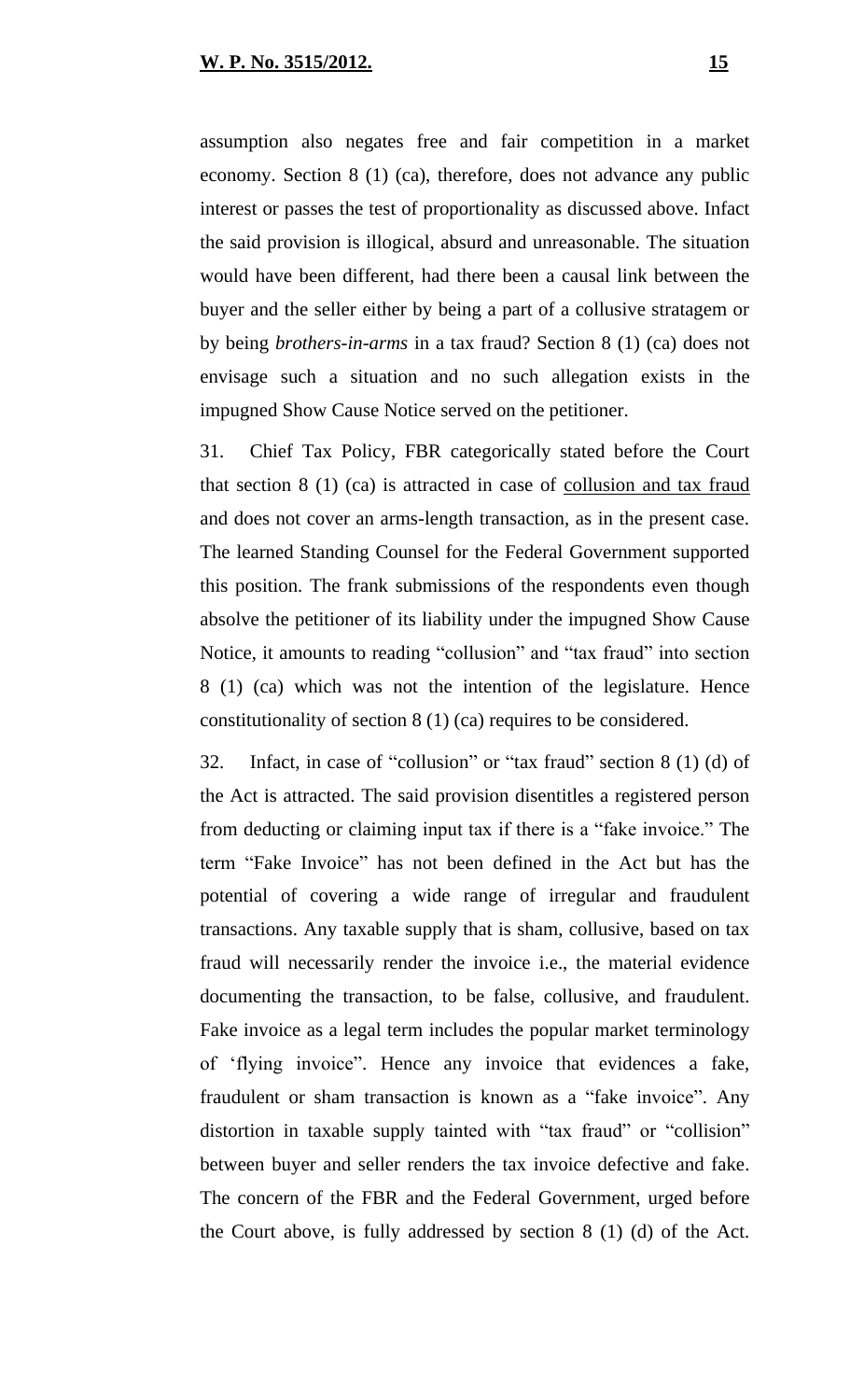Hence, the contention of the respondents urging this Court to read collusion and fraud into section 8 (1) (ca) is not convincing.

33. It is also important to refer to section 8-A of the Act which deals with a complete new specie of violation of law i.e., non-deposit of tax in the government treasury by the supplier. This does not cast any allegation of collusion on the part of the buyer or supplier but simply requires that the buyer should have had "knowledge" that the supplier will not (eventually) deposit the sales tax in the exchequer. The department has to establish that the taxpayer had 'knowledge' and then proceed against the taxpayer. The impugned Show Cause Notice does not, however, set up a case against the petitioner under this provision of law. Section 8-A is different from section 8 (1) (ca) and is triggered by the requirement of "knowledge" of the past practice of the supplier. It appears that the respondent-department has mistakenly tried to read section 8-A into section 8 (1) (ca).

34. I have gone through the case law relied upon by the learned Standing Counsel from the Indian and foreign jurisdictions. They have little relevance with the case in hand and, therefore, require no further consideration.

35. For the reasons elaborated above, section 8 (1) (ca) of the Sales Tax Act,1990 besides being illogical and absurd, offends articles 23 and 24 of the Constitution and is hereby declared to be unconstitutional and, therefore, struck down. As a consequence, impugned Show Cause Notice dated 20.10.2011 and Order-in-Original dated 06.01.2012 arising out of section 8 (1) (ca) of the Act are also set aside. For the above reasons, this petition is allowed with no order as to costs.

36. This judgment also decides petitions mentioned in Schedule "A" to this petition, as common questions of law and facts arise in these petitions.

> **(Syed Mansoor Ali Shah)** Judge

#### APPROVED FOR REPORTING

*\*A.W.\**